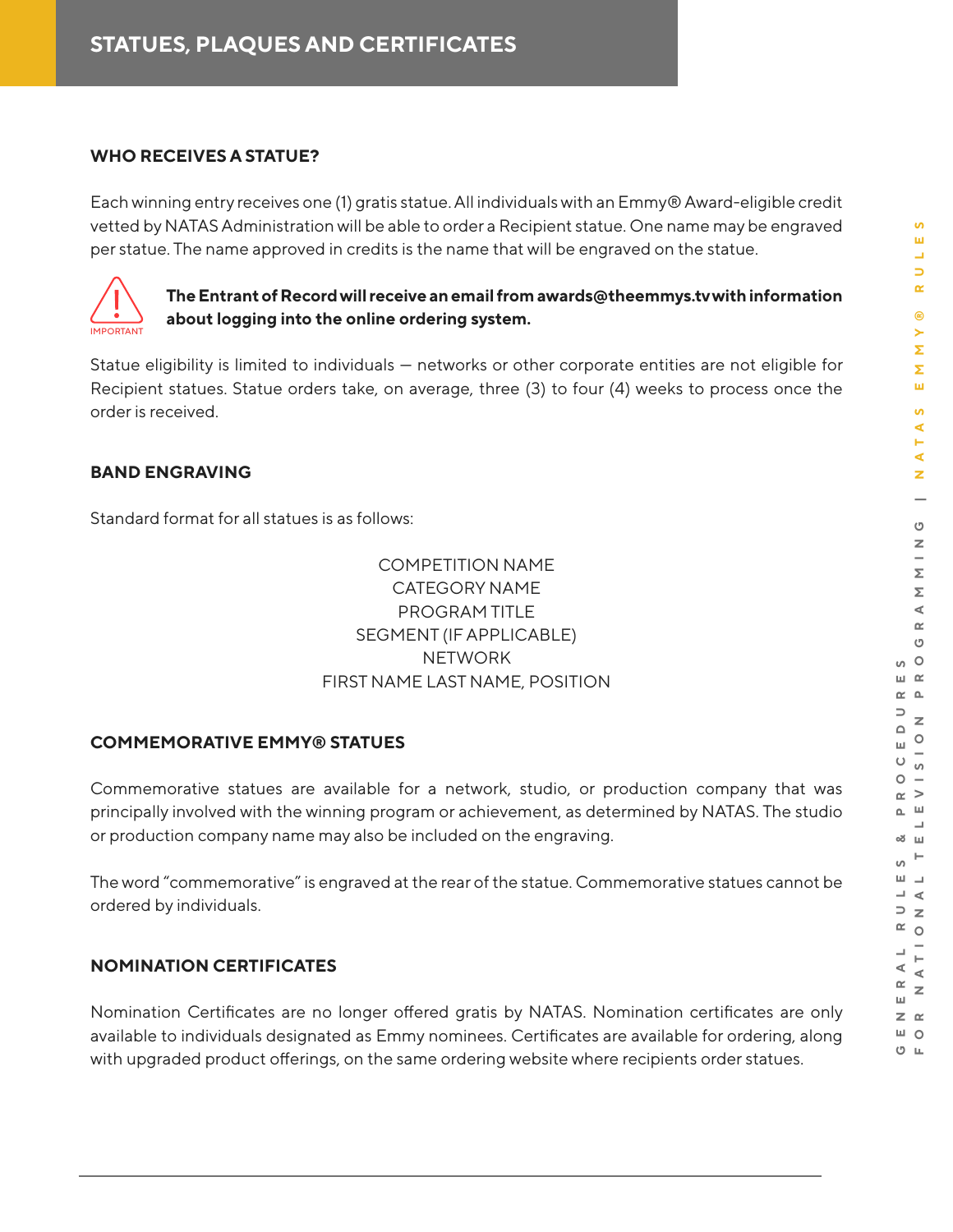### **CONTRIBUTOR CERTIFICATES OR PLAQUES**

Contributor certificates or plaques are available for all individuals who contributed to nominated or winning projects who are otherwise ineligible for the Emmy® Award statue. Only verified production staff are eligible for contributor certificates. Subjects of documentary films or news reports are not eligible.

#### **AWARD OWNERSHIP**



**Emmy® Awards are presented to individuals, not their employers, even if an employer pays entry or statue fees. Ownership of each Emmy® Award statue is retained by the MPORTANT** National Academy of Television Arts & Sciences, Inc.

#### **RULES FOR THE PROTECTION OF THE EMMY® STATUE OR STATUETTE**

- 1. The Emmy® statue or statuette is the property of and all rights are reserved by the Television Academy and the National Academy of Television Arts & Sciences ("Academies").
- 2. The Emmy® statue or statuette may not be reproduced or used in any commercial manner unless otherwise permitted by the Academies, it being understood that possession of the statue or statuette is solely for the benefit of the recipient and the recipient's heirs or other successors-in-interest.
- 3. If a recipient or the recipient's heir or successor in interest proposes to sell, auction, or otherwise dispose of an Emmy® statue or statuette, such persons shall be obligated to return the statue or statuette to the Academy from which received, which will retain the same in storage in memory of the recipient.

The Television Academy 5220 Lankershim Blvd. North Hollywood, CA 91601 (818) 754-2800

National Academy of Television Arts & Sciences 450 Park Ave., 3rd Floor New York, NY 10016 (212) 586-5424